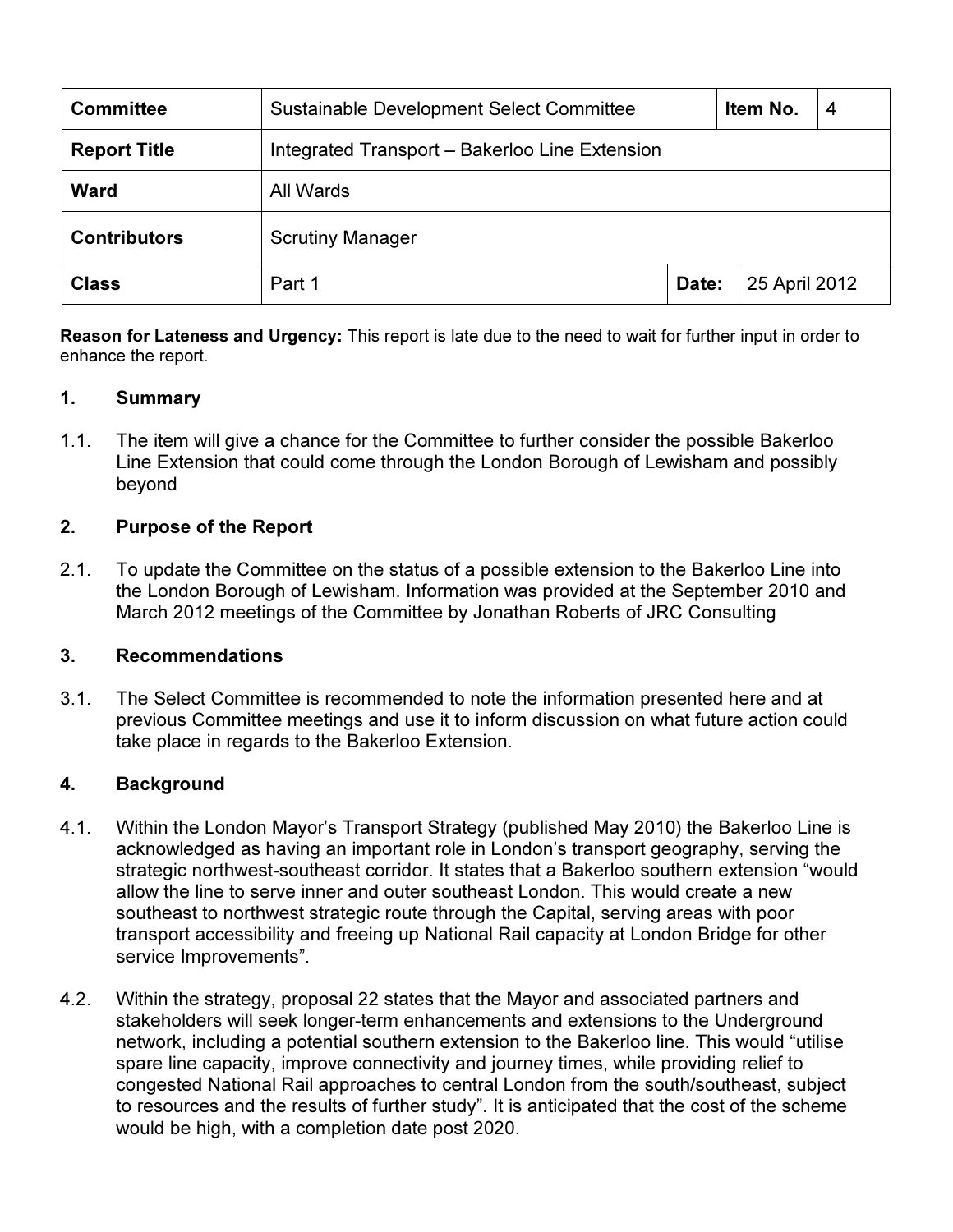- 4.3. At the September 2010 meeting the Committee heard from Jonathan Roberts, who outlined the background to underground line extensions in general, and the Bakerloo in particular as well as potential route options. Members were informed that a Bakerloo extension is in the London Mayor's transport strategy as a possibility, but that it is competing for funding and was unlikely to be affordable until the late 2010s or 2020s. There is also potential for a Crossrail 2 project at a similar time, and HS2, the high speed national rail project (now given the go ahead). It was pointed out that a project such as this would need more than one borough to support it. There would need to be a strong case put forward from a wide range of places across the region, with all-party political support as well as strong support from community groups.
- 4.4. Members discussed a series of issues surrounding a potential extension including whether it would be possible to extend the DLR southwards to provide a more extensive Canary Wharf link. This could be a complementary addition to a possible Bakerloo extension, as the DLR line to Lewisham was designed with potential for extension, and this is not a 'classic' central London access route. In addition the benefits of the East London Line were discussed, which included redevelopment, and whether there are enough opportunities for this in such a suburban setting. It was felt that Section 106 contributions or equivalent could help with paying for construction of the extension, but that every item of added revenue and benefit that could be made would help to make a business case. The future spatial and economic growth strategies would be important.
- 4.5. Jonathan Roberts also raised a number of points with the Committee concerning the implications that a Bakerloo extension could have including freeing up capacity at London Bridge, the replacement of a mainline route wholly with a tube route if the extension goes ahead and issues around capacity of smaller tube trains running frequently or larger rail trains running less frequently.
- 4.6. Jonathan Roberts indicated that a key idea was to think of what London will look like in 10 to 20 years time and design a service that will be fit for purpose then not now. It was pointed out that London Bridge station could still be overwhelmed due to increased population in the south east of London and the south east in general.
- 4.7. At the end of the meeting the Committee resolved that the information presented should be referred to Mayor and Cabinet in order for them to be made aware of it. Lewisham Council should consider whether a Bakerloo extension would benefit Lewisham, whether it would be practical to pursue it and whether it should start contacting other local authorities and/or relevant bodies across London and the south-east in order to start lobbying for it to be a top priority for approval and construction.
- 4.8. The London & South East Route Utilisation Strategy published by Network Rail in July 2011 identifies a Bakerloo Southern extension as a gap, stating that 'The established Kent RUS identified that a potential scheme to convert the Hayes branch for use by London Underground services could alleviate main line and suburban routes via London Bridge, with services on this line rerouted via a southern extension to the London Underground Bakerloo Line. Such a line would also provide additional capacity in inner South London, greatly improving travel opportunities for areas such as Denmark Hill and Camberwell.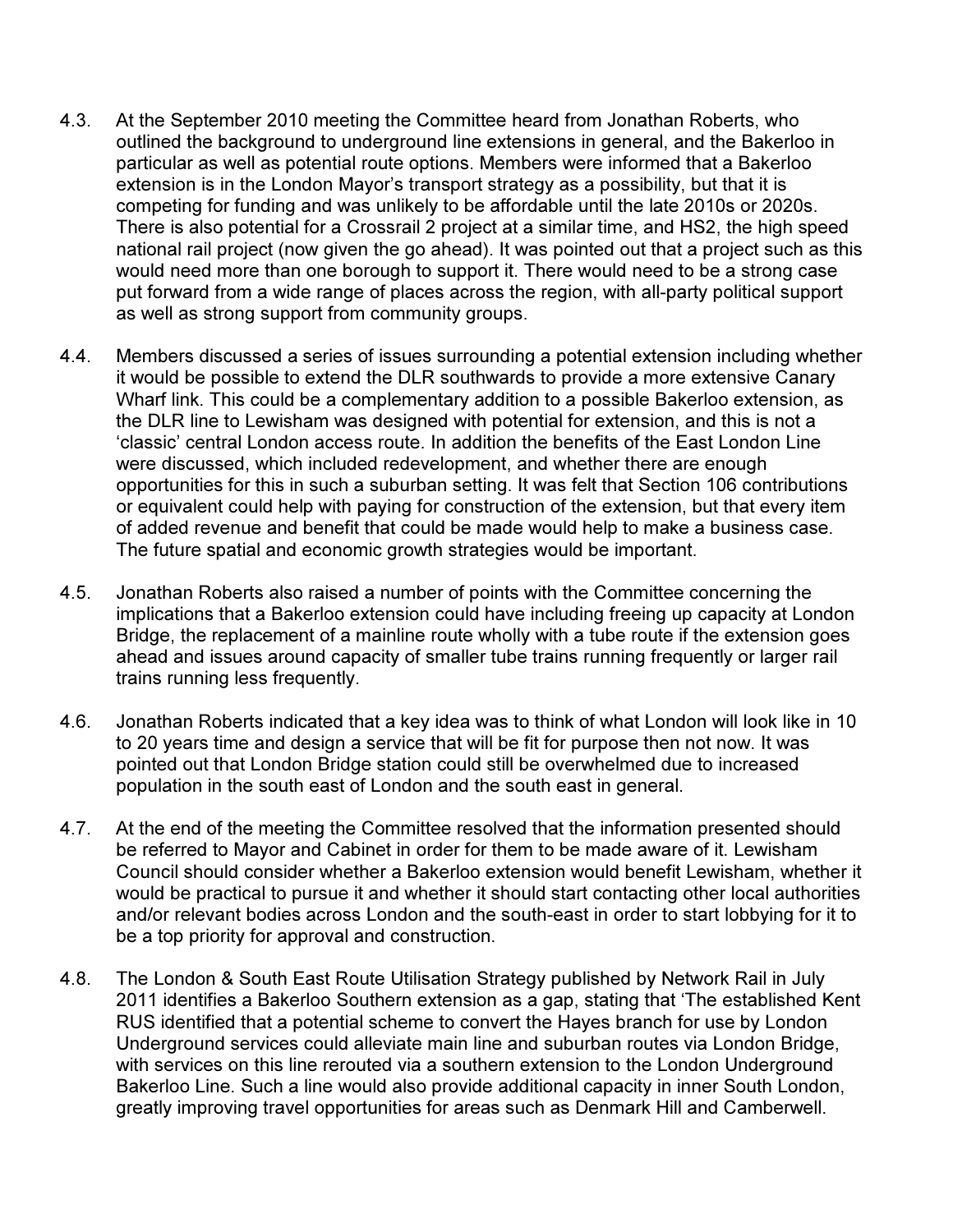There may also be capacity relief to the Elephant & Castle corridor to Blackfriars, depending on the specific route chosen.

- 4.9. At the Council meeting on 21<sup>st</sup> September 2011, the following motion was agreed: "This council believes the proposed southern extension of the Bakerloo Line to Hayes via New Cross and Lewisham would be a significant and historic improvement to the strategic transport links in this borough. The construction and operation of the line would be a major economic boost for the residents and businesses both in Lewisham and the other boroughs along the route, providing development and regeneration opportunities along the way. We welcome the inclusion of this extension in Network Rail's London and South East Route Utilisation Strategy of July 2011 and urge all relevant local and national government and transport bodies to pursue its construction with commitment and vigour."
- 4.10. The Committee again heard from Jonathan Roberts at its March 2012 meeting. His presentation highlighted the basic costs to consider including the number of additional trains, type of station construction, complexity of interchanges, tunnelling costs in SE London and the costs of converting any surface railways. Facilities such as control centre extension, escape shafts, environmental mitigation, and depot /siding expansion are within proportional extra costs. An estimated cost schedule for Bakerloo extensions was provided to show the relative size of funding for options, and can be estimated to be:
	- Stations New in tube £100m, adaptation from main line £30m, extra interchange £50m
	- Tunnels £180m per twin-track mile
	- Adaptation of main line £40m /mile
	- Trains 7-car rounded £10m /train
	- Other charges £130m per twin-track mile for tunnel section, £30m per mile for surface section.

Potential costs for the project ranged from £2.06bn to £2.34bn for a first phase to Lewisham/Catford and £3.23bn to £3.6bn for a full line to Hayes or Bexleyheath, dependant on a combination of options and routes. The high level Benefit Cost Ratio is around 1.4 :1, with an option via Old Kent Road bringing a BCR of 1.9 :1 due to shorter journey times. However the DfT currently sets 2 : 1 as the value pass mark for new investment and new funding pressures, though phasing could present an opportunity for spreading costs and improving the BCR.

- 4.11. There are five main criteria for the project
	- Business case
	- Merits and priority against other projects
	- Government and stakeholder backing
	- Funding / financing
	- Affordability

The case for an extension needs to be clearly made as the lack of a line doesn't automatically justify an extension. However, it is in the Mayor's revised Transport Strategy and the RUS for Network Rail and does not simply impact on SE London. The wider benefits need to be shown and it is unlikely to happen as a tube project in isolation, but more likely as part of wider strategy.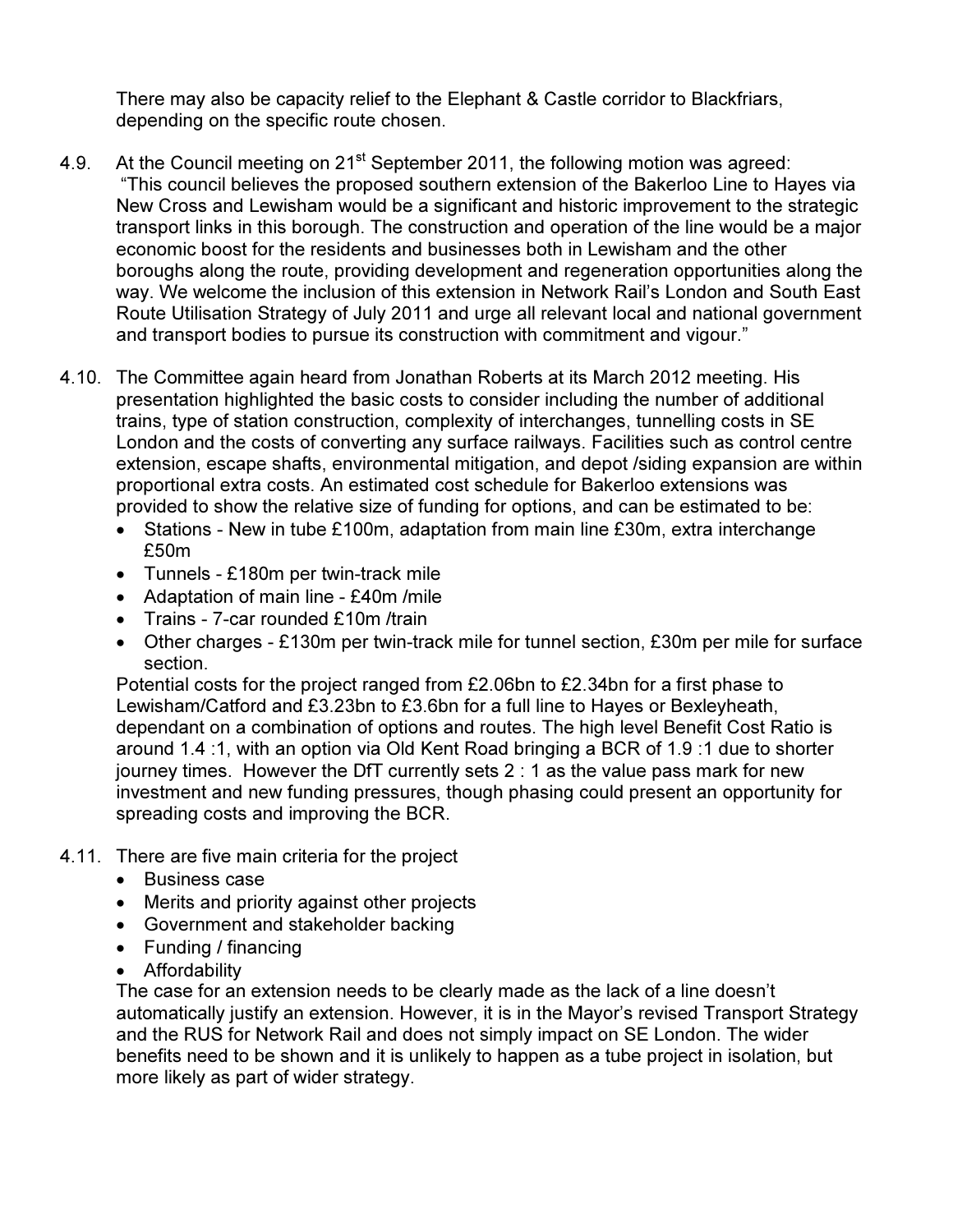- 4.12. Previous projects have been driven by over-riding capacity and access priorities, such as the 1990s Jubilee extension to Docklands and Stratford and the 2010s Crossrail and Thameslink and this forms a part of the six main elements that can be seen to emerge from an extended Bakerloo:
	- Regeneration & skills & access
	- Investment and economic growth zones
	- Capacity vs. demand on rail & transit
	- Housing & population growth
	- Environment / petrol prices / low carbon
	- Slots released on main line tracks
- 4.13. There is currently no funding or timescale for the Bakerloo. A preferred alignment has emerged that runs from Elephant & Castle to Beckenham Junction and Hayes via Camberwell, Peckham, New Cross Gate, Lewisham, Catford. The issue is that it serves fewer critical areas / objectives than some other rail projects, though there is an important NW-SE strategic role for Bakerloo and it does serve some regeneration zones such as Harlesden, Paddington, Elephant & Castle, inner SE London. However London's new priorities are already emerging which includes more Crossrail extensions, Crossrail 2 (possibly phased), increased orbital capacity and the Lea Valley. This means that the is Bakerloo not yet justifying priority attention.
- 4.14. Ultimately the extension is a matter for the Mayor of London. London needs to prioritise its own spend, but the Bakerloo would bring less national benefit than Crossrail or HS2. The question of whether it is good value to spend (net) £1.3bn on an outer extension to gain 6- 8 peak slots per hr as wll as a lack of clarity on the best value route. In addition, TfL has a long shopping list of projects and doesn't know where its funding will come from to 2021 let alone 2031. There is a good to strong, but not overwhelming case for a Bakerloo extension.
- 4.15. The Committee discussed a number of issues raised by the presentation. Tube lines get around three times the number of passengers compared to nearby train routes, though this may not be enough to justify a project around the margins. For example the Crossrail and Thameslink projects values are huge, as every extra space is an extra job and the stations are likely to be transformational. A big regeneration scheme to attract passengers and money for an extension is likely to be important. Simply reserving the suburbs with a tube will not be able to justify the costs involved, especially when lines have been extended to take 12 car trains. There is potential for the tube to help with the regeneration of Catford, perhaps even offering Catford as a destination or integrating a new station into the development. It would also improve access to Catford which is poorly served on weekends.
- 4.16. What a local authority can do to make a project like this happen. By bringing groups of shareholders together the project can build momentum. This would need Lewisham, Southwark and London Councils, as well as private groups all working together and lobbying same points. It is not long before organisations start planning the 2019-24 spending, . Bakerloo won't be able to start entering this arena until there has been money spent on project planning in detail and there is a space of about 5 years to get this all started, including a stakeholder group and getting clarity on what needs to be done.